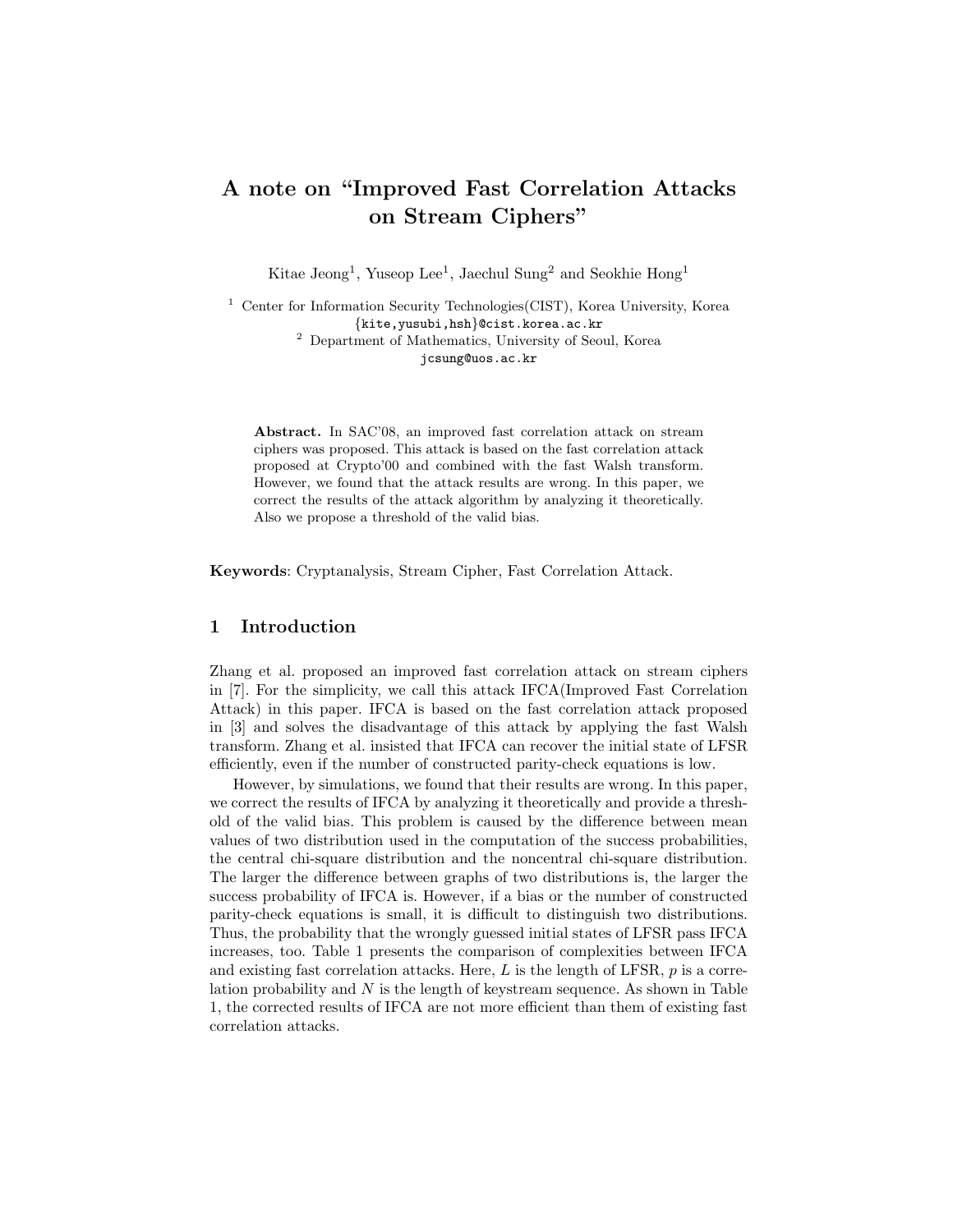#### 2 Kitae Jeong et al.

| Attacks      | $\boldsymbol{p}$ | N                | Complexity      |                |                       |  |
|--------------|------------------|------------------|-----------------|----------------|-----------------------|--|
|              |                  |                  |                 |                | Comp. Memory Precomp. |  |
| $\mathbf{1}$ | 40 0.531         | $ 8 \cdot 10^4 $ | $2^{31}$        | $2^{34.1}$     | 237                   |  |
| [6]          |                  | $2^{22}$         | 2 <sup>24</sup> | $2^{32.8}$     | 27                    |  |
| <b>IFCA</b>  |                  | $4 \cdot 10^{4}$ | 2 <sup>0</sup>  | 2 <sub>5</sub> | $2^{30.6}$            |  |
| Correction   |                  | $ 4 \cdot 10^4 $ | $2^{43.04}$     | $2^{45.48}$    | $2^{34.51}$           |  |

Table 1. Comparison between IFCA and existing fast correlation attacks

# 2 IFCA(Improved Fast Correlation Attack)

In this section, we introduce IFCA briefly. For the details, see [7]. This attack is based on the fast correlation attack proposed in [3]. The attack proposed in [3] is based on the problem of learning a binary linear multivariate polynomial [2]. However, this attack has a disadvantage that the substitution step to substitute keystream sequences into parity-check equations and the evaluation step to evaluate them take a lot of time. Thus, IFCA solve this problem by applying the fast Walsh transform.

## 2.1 Brief description of IFCA

Let  $\mathbf{a} = (a_0, a_1, \dots)$  and  $\mathbf{z} = (z_0, z_1, \dots)$  be output sequences of LFSR and keystream sequences, respectively. Then this attack considers parity-check equations such as  $(1)$ , where '∘' denotes the inner product of two vectors. Here,  $\mathbf{1}_t$  denotes the t-dimensional all-one vector,  $\mathbf{a}_k = (a_0, a_1, \dots, a_{k-1}), \mathbf{a}_{L-k} =$  $(a_k, a_{k+1}, \dots, a_{L-1}), \mathbf{a}_t = (a_{i_1}, a_{i_2}, \dots, a_{i_t})$   $(i_j \ (1 \leq j \leq t)$  are arbitrary indices among output bits).

$$
\mathbf{a}_t \circ \mathbf{1}_t = (\mathbf{a}_k \circ \mathbf{x}_k) \oplus (\mathbf{a}_{L-k} \circ \mathbf{v}_{L-k}). \tag{1}
$$

In (1),  $\mathbf{v}_{L-k}$  means any non-zero vector. Thus, we can construct many paritycheck equations for different  $\mathbf{v}_{L-k}$ .

(2) is constructed by substituting keystream sequences into (1). Here,  $\mathbf{a}'_k$  is the guessed value of  $\mathbf{a}_k$ ,  $\mathbf{z}_t = (z_{i_1}, z_{i_2}, \cdots, z_{i_t}), \mathbf{a}_{L-k}''$  is the value assigned to  $\mathbf{a}_{L-k}$  and  $\zeta = 0$  or 1 depending on  $\mathbf{a}_{L-k}''$ . An error vector  $\mathbf{e}_t = (e_{i_1}, e_{i_2}, \cdots, e_{i_t})$ satisfying  $\mathbf{z}_t = \mathbf{a}_t \oplus \mathbf{e}_t$  with probability  $P(e_{i_j} = 0) = P(a_{i_j} = z_{i_j}) = p = 1/2 + \varepsilon$ .

$$
(\mathbf{z}_t \circ \mathbf{1}_t) \oplus (\mathbf{a}'_k \circ \mathbf{x}_k) \oplus (\mathbf{a}''_{L-k} \circ \mathbf{v}_{L-k}) = ((\mathbf{a}_k \oplus \mathbf{a}'_k) \circ \mathbf{x}_k) \oplus (\mathbf{e}_t \circ \mathbf{1}_t) \oplus \zeta. \quad (2)
$$

In the precomputation phase, we construct  $\Omega(\mathbf{v}_{L-k})$  parity-check equations for each  $\mathbf{v}_{L-k}$ . In this algorithm, the number of  $\mathbf{v}_{L-k}$  is n. In the computation phase, we evaluate the left side of (2) and record the number of times that  $(\mathbf{z}_t \circ \mathbf{1}_t) \oplus (\mathbf{a}'_k \circ \mathbf{x}_k) \oplus (\mathbf{a}''_{L-k} \circ \mathbf{v}_{L-k}) = 0$ . To avoid the high time complexity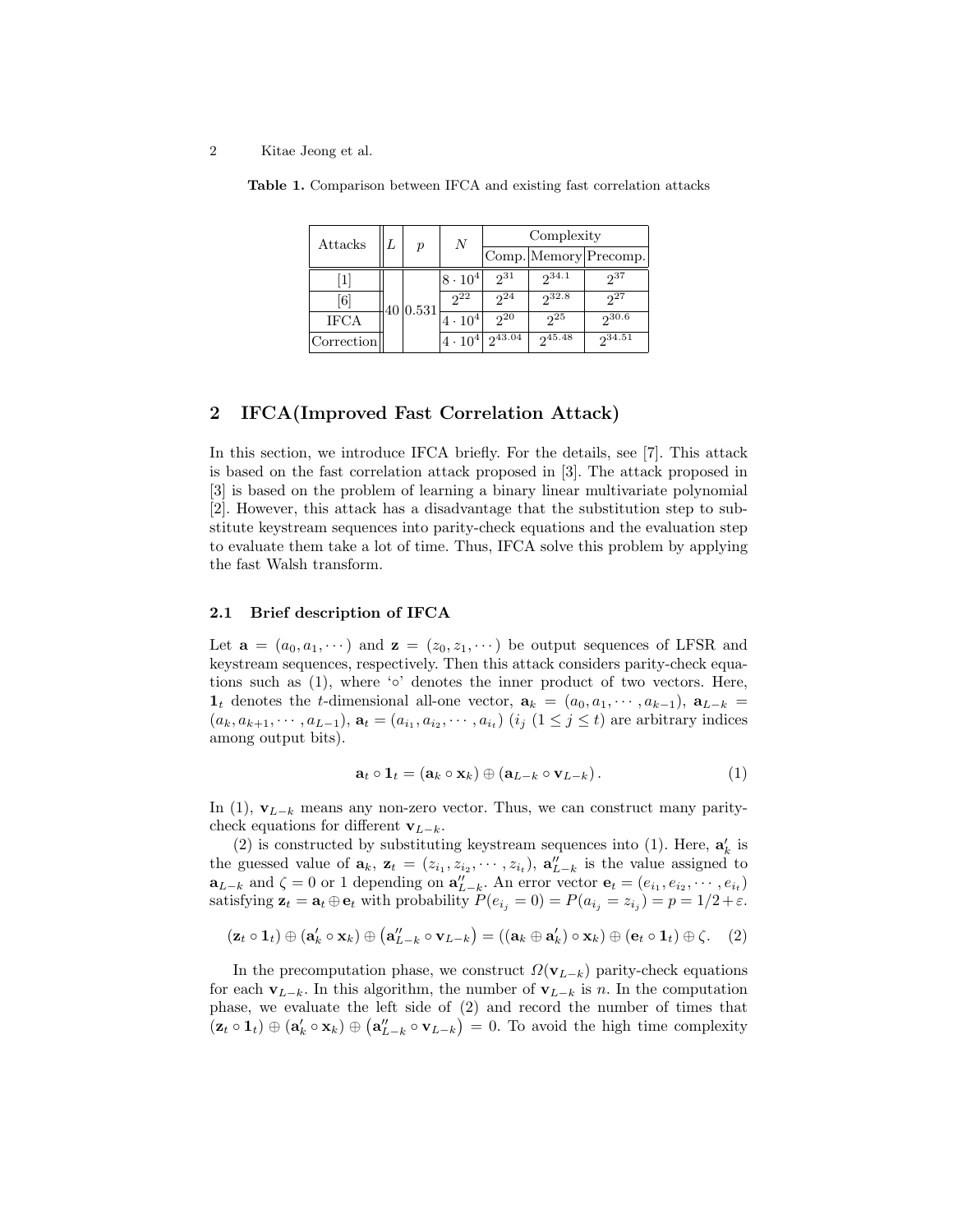#### Table 2. The attack procedure of IFCA

Parameters:  $t, k, n$ Precomputation 1. For *n* different  $\mathbf{v}_{L-k}$ , precompute *n* groups of parity-check equations such as (1). **Input**: keystream sequences  $(z_0, z_1, \dots, z_{N-1})$ Computation 1. Let  $B_{\omega} = 0$  for  $2^k$  possible values of  $\omega$ . 2. For each group of parity-check equations specified by  $\mathbf{v}_{L-k}$ , do the followings: (a) Let  $\mathbf{a}_{L-k}$  take a randomly assigned value. (b) Define  $h_{\mathbf{v}_{L-k}}(\mathbf{x}_k)$  as (3). (c) Apply the fast Walsh transform to compute  $H_{\mathbf{v}_{L-k}}(\omega)$  for  $2^k$  possible  $\omega$ . (d) Update  $B_{\omega} = B_{\omega} + (H_{\mathbf{v}_{L-k}}(\omega))^2 / 4$  for  $2^k$  possible  $\omega$ . 3. Search for  $B_{\omega} \geq T$  and accept the corresponding  $\omega$  as a candidate for  $\mathbf{a}_k$ . **Output:**  $a_k = (a_0, a_1, \dots, a_{k-1})$  or a small list of candidates

in the substitution and evaluation step, the fast Walsh transform is applied to IFCA.

For a fixed set of parity-check equations specified by  $v_{L-k}$ , we define a function  $h_{\mathbf{v}_{L-k}}(\mathbf{x}_k)$  as (3). Here, if  $\mathbf{x}_k$  does not appear in these parity-check equations,  $h_{\mathbf{v}_{L-k}}(\mathbf{x}_k)=0.$ 

$$
h_{\mathbf{v}_{L-k}}(\mathbf{x}_k) = \sum_{\mathbf{x}_k} (-1)^{(\mathbf{z}_t \circ \mathbf{1}_t) \oplus (\mathbf{a}_{L-k}^{"} \circ \mathbf{v}_{L-k})}.
$$
 (3)

The walsh transform of  $h_{\mathbf{v}_{L-k}}(\mathbf{x}_k)$ ,  $H_{\mathbf{v}_{L-k}}(\omega)$  is defined as the following. We can use the fast Walsh transform to simultaneously compute  $2^k h_{\mathbf{v}_{L-k}}(\mathbf{x}_k)$ 's Walsh transforms.

$$
H_{\mathbf{v}_{L-k}}(\omega) = \sum_{\mathbf{x}_k \in \mathbb{Z}_2^k} h_{\mathbf{v}_{L-k}}(\mathbf{x}_k) (-1)^{\mathbf{x}_k \circ \omega}
$$
  
= 
$$
\sum_{\Omega(\mathbf{v}_{L-k})} (-1)^{(\mathbf{z}_t \circ \mathbf{1}_t) \oplus (\mathbf{a}_{L-k}^{"} \circ \mathbf{v}_{L-k}) \oplus (\mathbf{x}_k \circ \omega)}.
$$

Table 2 is the attack procedure of IFCA. Here,  $T$  is the threshold determined by the success probability of IFCA. Given N-bit keystream sequences, the precomputation complexity and computation complexity of this attack are  $N^{\lceil t/2 \rceil} \log_2 N$  and  $\sum_{\mathbf{v}_{L-k}} (2^k k + \Omega(\mathbf{v}_{L-k})(t+k)),$  respectively. The memory complexity is  $c \cdot 2^k + \sum_{\mathbf{v}_{L-k}} (t \lceil \log_2 N \rceil + L) \Omega(\mathbf{v}_{L-k})$  bits.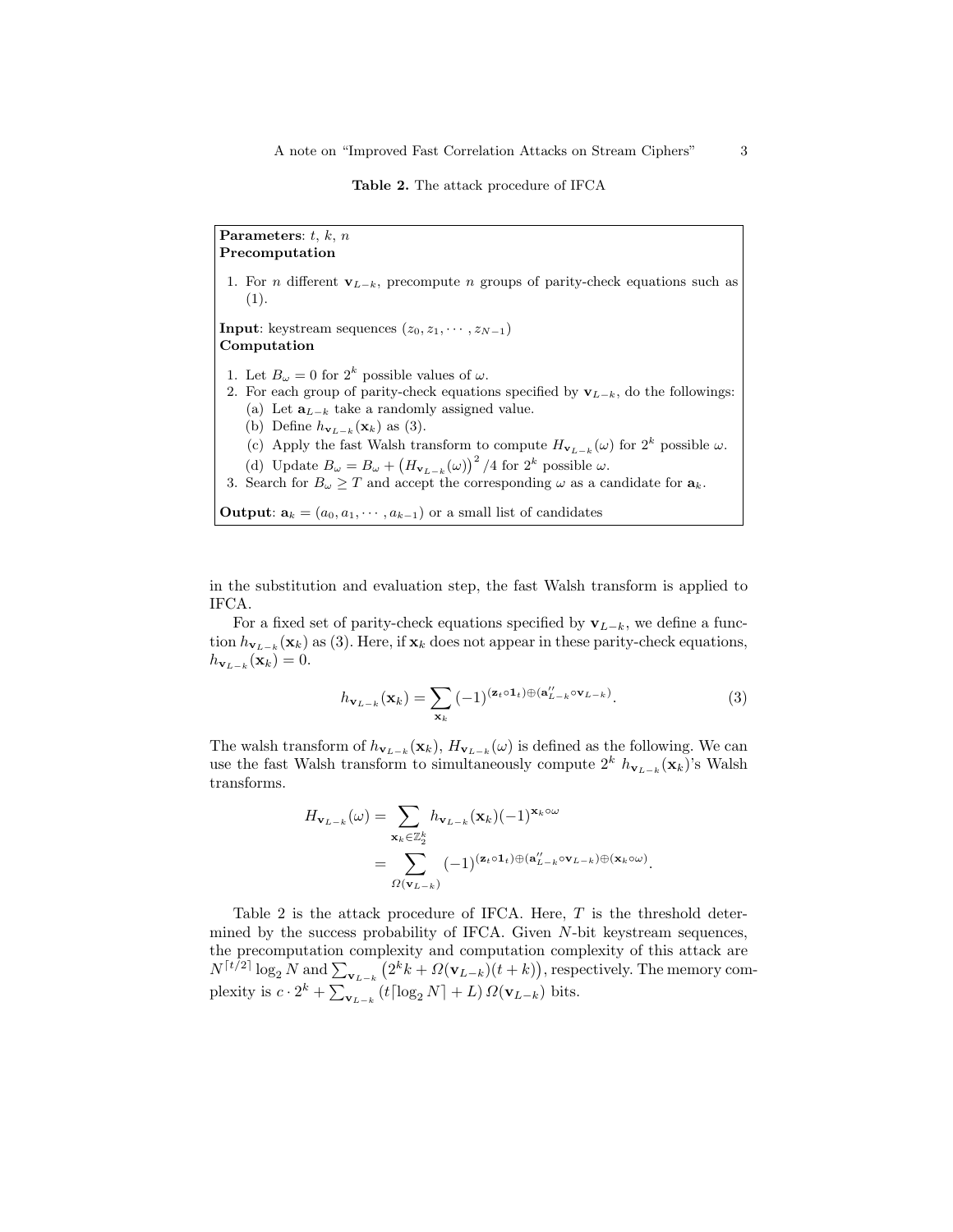4 Kitae Jeong et al.

### 2.2 Success probability of IFCA

If  $\mathbf{a}'_k$  is correctly guessed, there will exist a deviation  $\Omega(\mathbf{v}_{L-k})2^{t-1}\varepsilon^t$  from  $\frac{1}{2}\Omega(\mathbf{v}_{L-k})$ in the number of times that  $(\mathbf{z}_t \circ \mathbf{1}_t) \oplus (\mathbf{a}'_k \circ \mathbf{x}_k) \oplus (\mathbf{a}''_{L-k} \circ \mathbf{v}_{L-k}) = 0$ . Otherwise, such a bias should not be observed.

 $\left(H_{\mathbf{v}_{L-k}}(\omega)\right)^2/4$  used to update  $B_{\omega}$  is deduced from the following. Here,  $u(\mathbf{v}_{L-k})$  is the number of times that  $(\mathbf{z}_t \circ \mathbf{1}_t) \oplus (\mathbf{a}'_k \circ \mathbf{x}_k) \oplus (\mathbf{a}''_{L-k} \circ \mathbf{v}_{L-k}) = 0.$ 

$$
\sum_{\mathbf{v}_{L-k}} \left( u(\mathbf{v}_{L-k}) - \frac{\Omega(\mathbf{v}_{L-k})}{2} \right)^2 = \sum_{\mathbf{v}_{L-k}} \left( \frac{|H_{\mathbf{v}_{L-k}}| + \Omega(\mathbf{v}_{L-k})}{2} - \frac{\Omega(\mathbf{v}_{L-k})}{2} \right)^2
$$

$$
= \sum_{\mathbf{v}_{L-k}} \frac{\left(H_{\mathbf{v}_{L-k}}(\omega)\right)^2}{4}.
$$

Thus,  $B_{\omega} \geq T$  can be expressed as (4).

$$
B_{\omega} \ge T \Leftrightarrow \sum_{\mathbf{v}_{L-k}} \left( u(\mathbf{v}_{L-k}) - \frac{\Omega(\mathbf{v}_{L-k})}{2} \right)^2 \ge T. \tag{4}
$$

If  $\mathbf{a}'_k$  is correctly guessed, then  $u(\mathbf{v}_{L-k})$  follows the binomial distribution  $B(\Omega(\mathbf{v}_{L-k}), q)$ . Otherwise, it follows the binomial distribution  $B(\Omega(\mathbf{v}_{L-k}), \frac{1}{2})$ . Here,  $q = 1/2 + 2^{t-1} \varepsilon^t$  is the correlation probability of parity-check equations of weight t. Thus, when  $\mathbf{a}'_k$  is correctly guessed, (4) is expressed as (5).

$$
\frac{\Omega(\mathbf{v}_{L-k})n}{4q(1-q)} \ge \sum_{\mathbf{v}_{L-k}} \left( \frac{u(\mathbf{v}_{L-k}) - \Omega(\mathbf{v}_{L-k})q}{\sqrt{\Omega(\mathbf{v}_{L-k})q(1-q)}} + \frac{\Omega(\mathbf{v}_{L-k})2^{t-1}\varepsilon^t}{\sqrt{\Omega(\mathbf{v}_{L-k})q(1-q)}} \right)^2 \tag{5}
$$
\n
$$
\ge \frac{T}{\Omega(\mathbf{v}_{L-k})q(1-q)}.
$$

On the other hand, when  $a'_k$  is wrongly guessed, (4) is expressed as (6).

$$
\Omega(\mathbf{v}_{L-k})n \ge \sum_{\mathbf{v}_{L-k}} \frac{\left(u(\mathbf{v}_{L-k}) - \frac{\Omega(\mathbf{v}_{L-k})}{2}\right)^2}{\left(\frac{1}{2}\sqrt{\Omega(\mathbf{v}_{L-k})}\right)^2} \ge \frac{4T}{\Omega(\mathbf{v}_{L-k})}.
$$
(6)

(5) means that when  $\mathbf{a}'_k$  is correctly guessed,  $\sum_{\mathbf{v}_{L-k}}$  $\left(u(\mathbf{v}_{L-k})-\frac{\Omega(\mathbf{v}_{L-k})}{2}\right)^2$  $\Omega(\mathbf{v}_{L-k})q(1-q)$ follows the noncentral chi-square distribution. On the other hand, (6) means that when  $\mathbf{a}'_k$  is wrongly guessed,  $\sum_{\mathbf{v}_{L-k}}$  $\left(u(\mathbf{v}_{L-k})-\frac{\Omega(\mathbf{v}_{L-k})}{2}\right)^2$  $\frac{1}{2}$  $\frac{(-k) - 2}{\sqrt{\Omega(\mathbf{v}_{L-k})}}$  follows the central chi-square distribution. Thus,  $P_{right}$ , the probability that a right  $a'_{k}$  satisfies  $B_{\mathbf{a}'_k} \geq T$ , and  $P_{wrong}$ , the probability that a wrong  $\mathbf{a}'_k$  passes this algorithm, are computed as (7), respectively. Here,  $\phi_1(x)$  and  $\phi_2(x)$  are probability density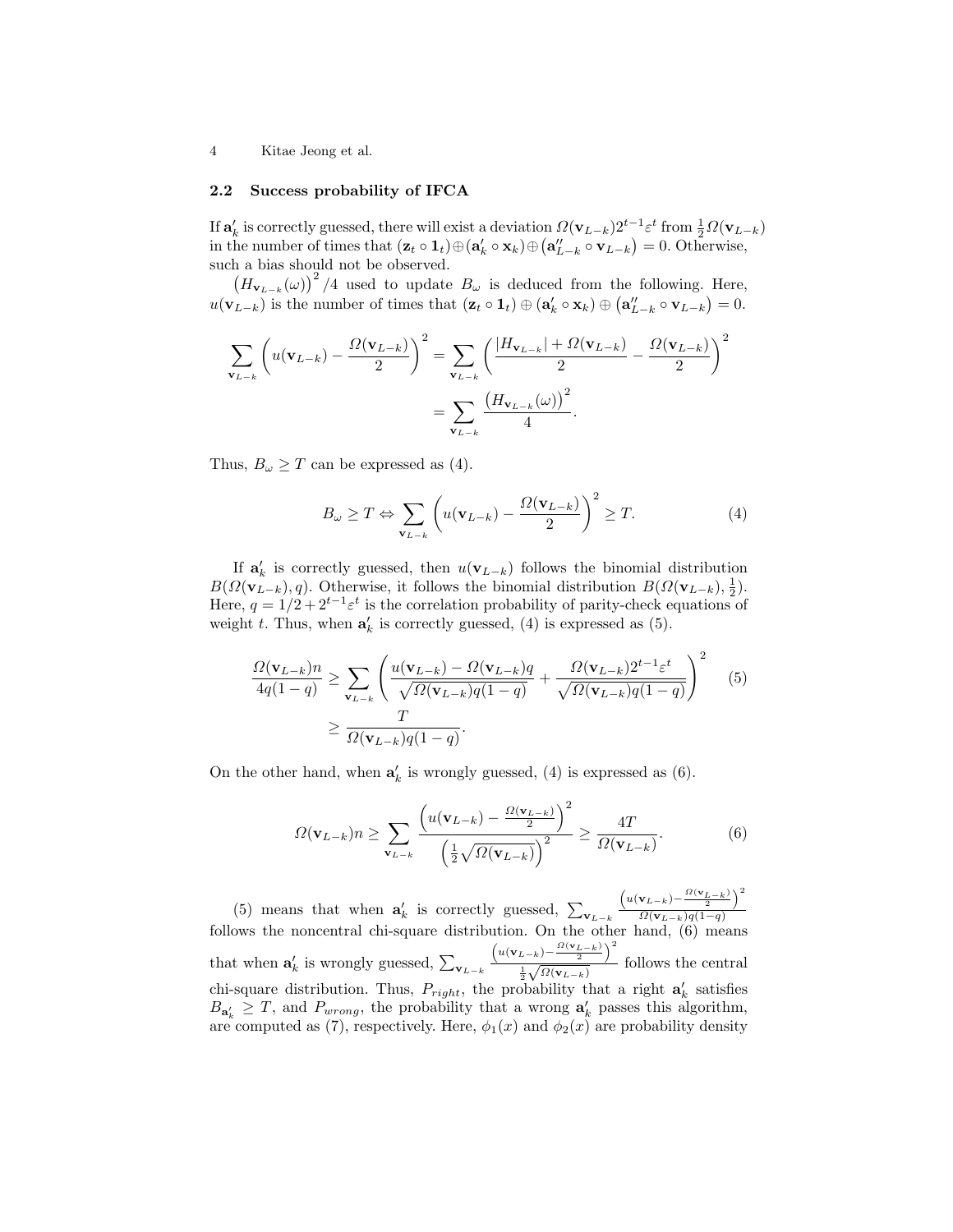functions of the noncentral chi-square distribution and the central chi-square distribution, respectively.

$$
P_{right} = \int_{\frac{T}{\Omega(\mathbf{v}_{L-k})q(1-q)}}^{\frac{\Omega(\mathbf{v}_{L-k})n}{4q(1-q)}+0.5} \phi_1(x)dx, \quad P_{wrong} = \int_{\frac{4T}{\Omega(\mathbf{v}_{L-k})}}^{\Omega(\mathbf{v}_{L-k})n+0.5} \phi_2(x)dx.
$$
 (7)

A threshold T is chosen to satisfy that  $P_{wrong} < 2^{-k}$ . It means that none of wrongly guessed  $\mathbf{a}'_k$  passes IFCA and the correctly guessed  $\mathbf{a}'_k$  passes it with proper probability.

## 3 Analysis on IFCA

#### 3.1 Simulation results on IFCA

For various attack environments, Zhang et al. have computed the complexities of IFCA by setting parameters satisfying that  $P_{right} \approx 1$  and  $P_{wrong} < 2^{-k}$ . For example, given 40000-bit keystream sequences, the initial state of LFSR of length 40 can be recovered with the  $2^{30.6}$  precomputational complexity, the  $2^{20}$ computational complexity and the 2<sup>25</sup> memory complexity.

Table 3 and 4 present the comparison between our simulation results and attack results of [7]. Here, parameters are that  $L = 40$ ,  $N = 40000$ ,  $t = 3$  and  $k = 12$ . We computed the complexities by using MATLAB R2008a. In Table 3, the complexities have been computed by choosing n and  $T$  to satisfy that  $P_{right} \approx 1$  and  $P_{wrong} < 2^{-12}$  for various correlation probabilities. In Table 4, they have been chosen to satisfy that our complexities are similar to them of [7]. As shown in these tables, our simulation results are different from them of [7].

The mean value of the central chi-square distribution, the distribution of  $P_{wrong}$ , is degrees of freedom. In the case of IFCA, this value is n. On the other hand, the mean value of the noncentral chi-square distribution, the distribution of  $P_{right}$ , is  $n + \delta^2$ . Here,  $\delta^2$  is the non-centrality parameter. If  $\delta^2$  is a very large number, then we can set parameters satisfying that  $P_{right} \approx 1$  and  $P_{wrong} < 2^{-k}$ . Since  $\delta^2$  is dependent on n and  $\varepsilon$ , these two values should be the more larger for the more larger  $\delta^2$ . For parameters  $L = 40, N = 40000, k = 12, t = 3$  and  $\varepsilon = 0.031$ , Fig. 1 and Fig. 2 present the graphs of two cases that n is 10(Table 4) and  $2^{23.74}$ (Table 3), respectively. In the case that  $n = 10$ , it is difficult to distinguish two graphs. Thus,  $P_{right}$  and  $P_{wrong}$  are also similar. On the other hand, if  $n = 2^{23.74}$ , they are apart from each other. So,  $P_{right}$  is entirely different from  $P_{wrong}$ . In (7), the lower bounds of  $P_{right}$  and  $P_{wrong}$ ,  $\frac{T}{\Omega(\mathbf{v}_{L-k})q(1-q)}$  and  $\frac{T}{\Omega(\mathbf{v}_{L-k})}$ , are almost similar from simulation results. Thus, the more larger  $\delta^2$ needs in order that  $P_{right} \approx 1$  and  $P_{wrong} < 2^{-k}$ .

Our simulation results show that if a threshold  $T$  is chosen to satisfy that  $\frac{T}{\Omega(\mathbf{v}_{L-k})q(1-q)} = \frac{T}{\Omega(\mathbf{v}_{L-k})} = \frac{n+(n+\delta^2)}{2}$  $\frac{1}{2}$ , the mean value of two distributions, then  $P_{right}$  and  $P_{wrong}$  are close to the criteria of IFCA,  $P_{right} \approx 1$  and  $P_{wrong} < 2^{-k}$ .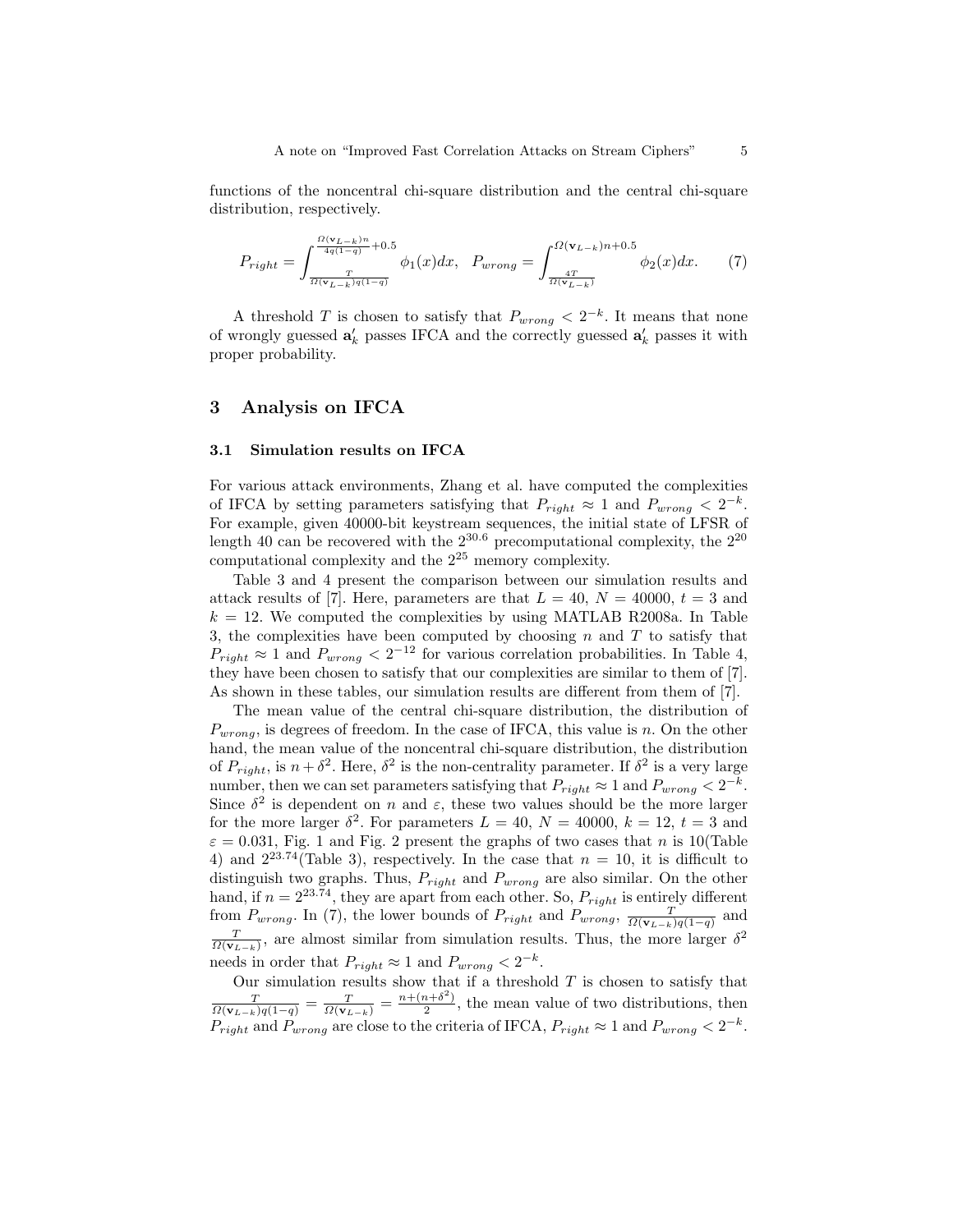| Attack | $\boldsymbol{p}$ | N                | $\boldsymbol{n}$ | T           | $P_{right}$ | $P_{wrong}$   | Complexity        |             |             |
|--------|------------------|------------------|------------------|-------------|-------------|---------------|-------------------|-------------|-------------|
|        |                  |                  |                  |             |             |               | Precom.           | Comp.       | Memory      |
| [7]    | 0.531            | $4\cdot10^4$     |                  | ٠           | $\approx 1$ | $\leq 2^{-k}$ | 20.00             | 25.00       | 230.60      |
| Ours   | 0.650            | $4 \cdot 10^{4}$ | $\overline{2}$   | $2^{17.34}$ | 0.9999      | $2^{-12}$     | $2^{20.29}$       | 22.76       | $2^{34.51}$ |
|        | 0.600            | $4 \cdot 10^{4}$ | 29               | $2^{19.26}$ | 0.9902      |               | $2^{24.16}$       | 26.60       | $2^{34.51}$ |
|        | 0.550            | $4\cdot10^4$     | $2^{15.46}$      | 28.77       | 0.9910      |               | $2^{34.76}$       | $2^{37.20}$ | $2^{34.51}$ |
|        | 0.531            | $4\cdot10^4$     | $2^{23.74}$      | $2^{37.02}$ | 0.9934      |               | $2^{43.04}$       | $2^{45.48}$ | $2^{34.51}$ |
|        |                  | $15 \cdot 10^4$  | $2^{21.90}$      | $2^{36.14}$ | 0.9960      |               | $2^{42.1\bar{1}}$ | $2^{44.60}$ | $2^{35.18}$ |
|        |                  | $10^{5}$         | $2^{15.87}$      | 233.15      | 0.9942      |               | $2^{39.03}$       | $2^{41.62}$ | $2^{39.27}$ |

Table 3. Comparison between [7] and our simulation results 1

Parameters:  $L = 40, t = 3, k = 12$ 

 $\text{Criteria: } \mathrm{P_{right}} \approx 1, \, \mathrm{P_{wrong}} < 2^{-\mathrm{k}}$ 

Table 4. Comparison between [7] and our simulation results 2

| Attack                       | $\boldsymbol{p}$ | $\boldsymbol{N}$                                                             | $\boldsymbol{n}$     | T           | $P_{right}$  | $P_{wrong}$   | Complexity  |                        |             |
|------------------------------|------------------|------------------------------------------------------------------------------|----------------------|-------------|--------------|---------------|-------------|------------------------|-------------|
|                              |                  |                                                                              |                      |             |              |               | Precom.     | Comp.                  | Memory      |
| $\left\lceil 7 \right\rceil$ | 0.531            | $4 \cdot 10^{4}$                                                             | $\ddot{\phantom{0}}$ | ٠           | $\approx 1$  | $\leq 2^{-k}$ | 20.00       | 25.00                  | $2^{30.60}$ |
|                              |                  | 1<br>$\overline{2}$<br>$\overline{4}$<br>0.531   4.10 <sup>4</sup><br>6<br>8 |                      | $2^{17.03}$ | $2^{-11.98}$ | $2^{-12}$     | $2^{19.30}$ | $2^{21.79}$            | $2^{34.51}$ |
|                              |                  |                                                                              |                      | $2^{17.33}$ | $2^{-11.97}$ |               | $2^{20.30}$ | 22.76                  | $2^{34.51}$ |
|                              |                  |                                                                              |                      | $2^{17.71}$ | $2^{-11.97}$ |               | $2^{21.30}$ | $2^{23.75}$            | $2^{34.51}$ |
| Ours                         |                  |                                                                              |                      | $2^{17.97}$ | $2^{-11.96}$ |               | $2^{21.88}$ | $2^{24.\overline{33}}$ | $2^{34.51}$ |
|                              |                  |                                                                              |                      | $2^{18.17}$ | $2^{-11.96}$ |               | 22.30       | $2^{24.74}$            | $2^{34.51}$ |
|                              |                  |                                                                              | 10                   | $2^{18.33}$ | $2^{-11.96}$ |               | 22.62       | 25.06                  | $2^{34.51}$ |
|                              |                  |                                                                              | 12 <sup>1</sup>      | $2^{18.48}$ | $2^{-11.96}$ |               | $2^{22.88}$ | $2^{25.33}$            | $2^{34.51}$ |

Parameters:  $L = 40, t = 3, k = 12$ 

Criteria: complexities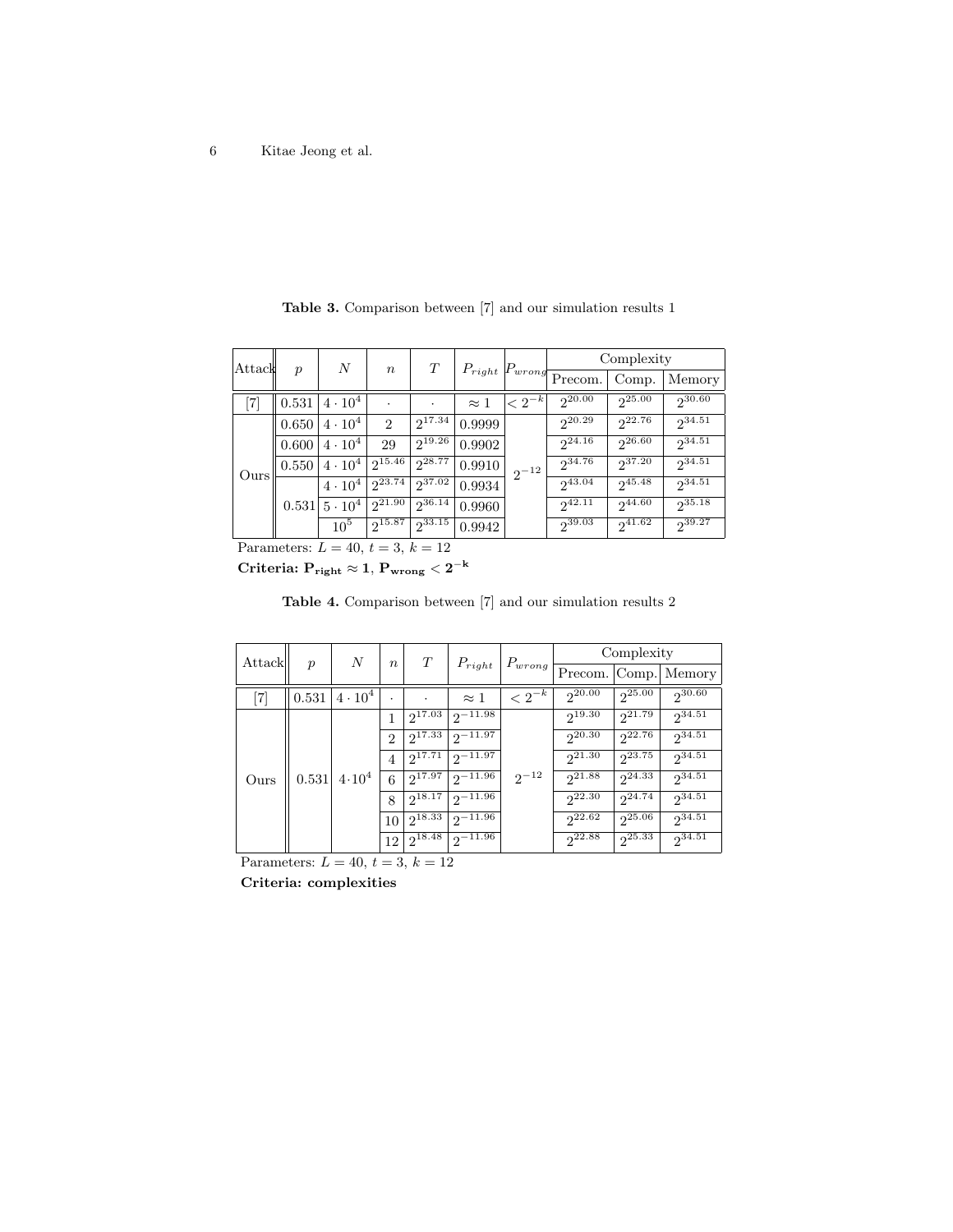



Fig. 1.  $L = 40, N = 40000, k = 12, t = 3, \varepsilon = 0.031, n = 10$ 

Fig. 2.  $L = 40, N = 40000, k = 12, t = 3, \varepsilon = 0.031, n = 2^{23.74}$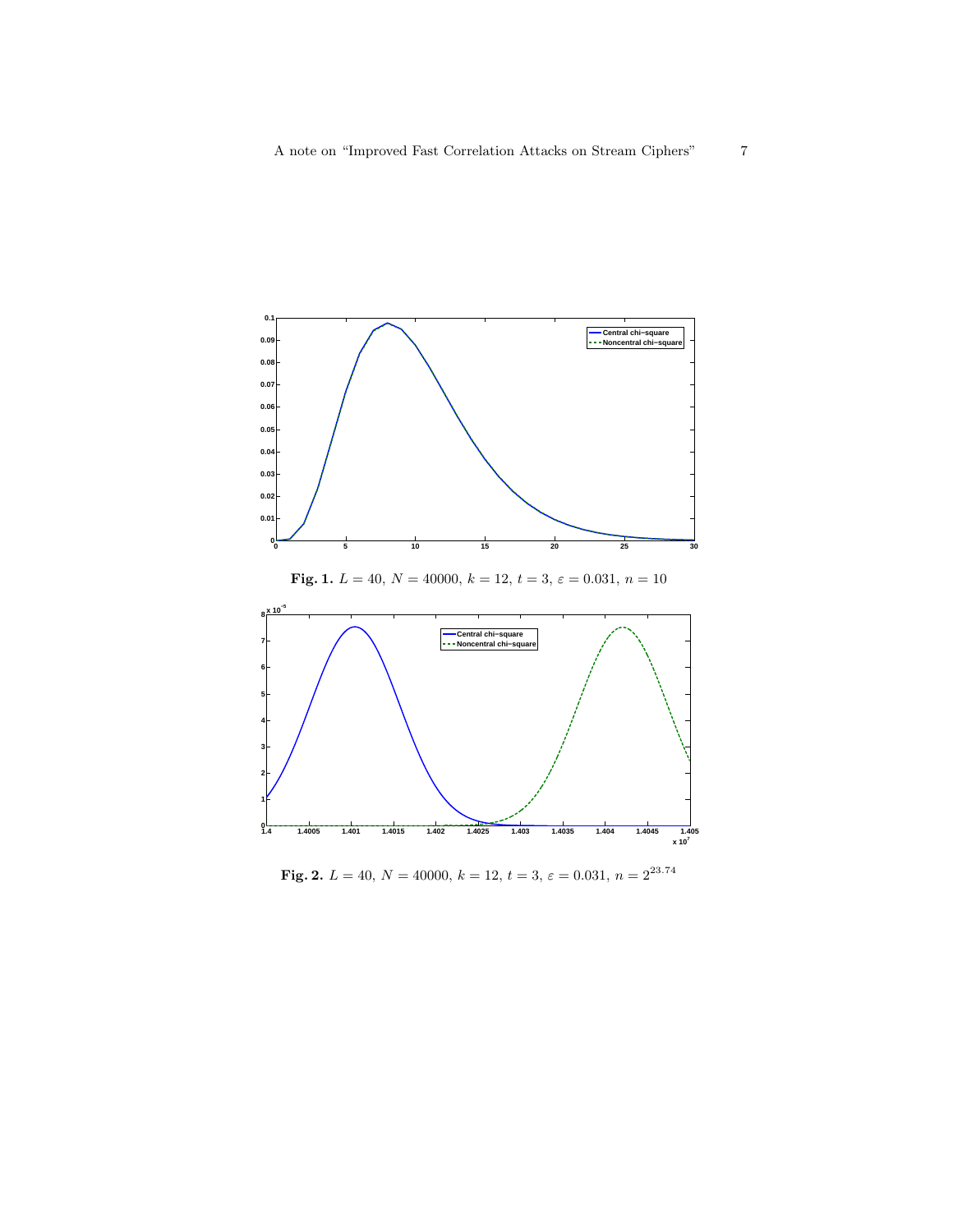8 Kitae Jeong et al.

#### 3.2 Proposal of the valid bias

In this subsection, we propose a threshold of the correlation probability where IFCA is valid. Firstly, we examine the attack environment considered in the previous subsection ( $L = 40$ ,  $N = 40000$ ,  $k = 12$  and  $t = 3$ ) and then the shrinking generator using LFSR of length 61.

 $L = 40, N = 40000, k = 12$  and  $t = 3$  Table 5 presents the complexities for various correlation probabilities, given parameters that  $L = 40, N = 40000$ ,  $k = 12$  and  $t = 3$ . Here, as mentioned in the previous subsection, T is chosen to satisfy that  $\frac{T}{\Omega(\mathbf{v}_{L-k})q(1-q)}$  and  $\frac{T}{\Omega(\mathbf{v}_{L-k})}$  are equal to  $\frac{n+(n+\delta^2)}{2}$  $\frac{n+o}{2}$ , the mean value of two distributions. As shown in Table 5, if  $\varepsilon \leq 0.10$ , n where IFCA is valid increases rapidly. Thus, in this attack environment, IFCA is valid only in the case that  $\varepsilon \geq 0.10$ .

|  |  |  |  |  | <b>Table 5.</b> Valid bias on the environment that $L = 40$ , $N = 40000$ , $k = 12$ and $t = 3$ |
|--|--|--|--|--|--------------------------------------------------------------------------------------------------|
|--|--|--|--|--|--------------------------------------------------------------------------------------------------|

| $\varepsilon$ | $\boldsymbol{n}$ | $\delta^2$ | T           | $P_{right}$ | $P_{wrong}$             | Complexity  |             |             |  |
|---------------|------------------|------------|-------------|-------------|-------------------------|-------------|-------------|-------------|--|
|               |                  |            |             |             |                         | Precom.     | Comp.       | Memory      |  |
| 0.15          | 2                | 57.97      | $2^{18.23}$ | 0.9831      | $2^{-22.35}$            | $2^{20.29}$ | $2^{22.76}$ |             |  |
| 0.14          | 3                | 57.47      | $2^{18.27}$ | 0.9821      | $2^{-20.68}$            | $2^{20.88}$ | $2^{23.34}$ |             |  |
| 0.13          | 4                | 49.11      | $2^{18.11}$ | 0.9719      | $2^{-\overline{16.67}}$ | $2^{21.3}$  | $2^{23.75}$ |             |  |
| 0.12          | 5                | 37.97      | $2^{17.86}$ | 0.9484      | $2^{-\overline{12.16}}$ | $2^{21.62}$ | $2^{24.07}$ |             |  |
|               | 7                | 53.16      | $2^{18.35}$ | 0.9749      | $2^{-15.57}$            | $2^{22.11}$ | $2^{24.55}$ |             |  |
| 0.11          | 5                | 22.53      | $2^{17.30}$ | 0.8798      | $2^{-7.35}$             | $2^{21.62}$ | $2^{24.07}$ | $2^{34.51}$ |  |
|               | 14               | 63.08      | $2^{18.79}$ | 0.9814      | $2^{-\overline{14.87}}$ | $2^{23.11}$ | $2^{25.55}$ |             |  |
| 0.10          | 5                | 12.72      | $2^{16.78}$ | 0.7824      | $2^{-4.48}$             | $2^{21.62}$ | $2^{24.07}$ |             |  |
|               | 29               | 73.75      | $2^{19.32}$ | 0.9842      | $2^{-\overline{13.17}}$ | $2^{24.16}$ | 26.60       |             |  |
| 0.09          | 5                | 6.76       | $2^{16.35}$ | 0.6727      | $2^{-2.84}$             | $2^{21.62}$ | $2^{24.07}$ |             |  |
|               | 75               | 101.36     | $2^{20.25}$ | 0.9899      | $2^{-12.13}$            | $2^{25.53}$ | $2^{27.97}$ |             |  |

#### 3.3 The shrinking generator using LFSR of length 61

Zhang et al. applied IFCA to the shrinking generator using LFSR of length 61 in order to analyze the efficiency compared with existing fast correlation attacks. They insist that IFCA can recover the initial state of LFSR with 2<sup>35</sup>.<sup>86</sup> computation complexity and 10000-bit keystream sequences. Here,  $P_{right} = 97.42\%$ and  $P_{wrong} = 2^{-32.16}$ .

However, our simulation result on this attack environments shows that  $P_{right}$ is 2<sup>−</sup>32.<sup>16</sup> and not 97.42%. See Table 6. As shown in Table 6, the attack results